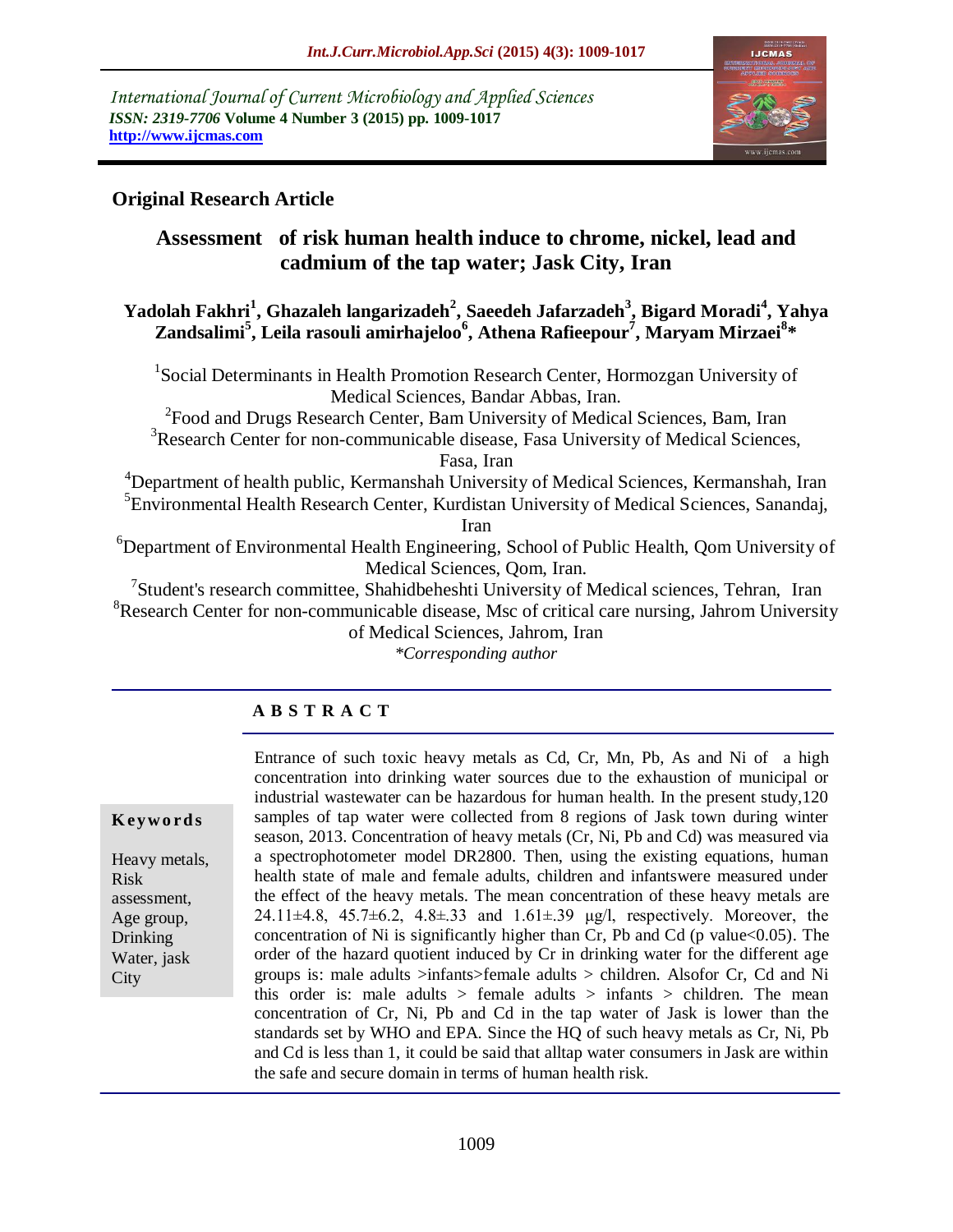## **Introduction**

Over 70% of the surface of the planet earth is covered in water. However, because of its salt, it is not usable in many developing and poor countries. Moreover, 3% of the surface of the earth is covered in drinkable water, of which only 0.6% is usable and can be obtained from wells, rivers, lakes, etc. The rest is not yet consumable since is located in the two Poles [1]. In recent years, the pollution of drinking water with heavy metals has drawn the attention of many environmental researchers. The existence of heavy metals in water sources can be due to natural processes such as soil erosion, or due to human activities such as exhaustion of municipal, industrial or agricultural wastewater [2, 3]. Entrance of heavy metals into water sources would lower their quality for either drinking or agricultural purposes [4]. Heavy metals have such properties as biological accumulation, toxicity and environmental sustainability [5]. Some heavy metals including Cadmium (Cd), Chrome (Cr), manganese (Mn), Lead (Pb), Arsenic (As) and Nickel (Ni) in high concentrations can be hazardous for human beings or other living creatures [6]. In very low concentration, Cr can improve body functioning. In a high concentration, however, it can severely damage liver and kidneys and can cause cancer [7]. The standard limits set by the World Health Organization (WHO) and the United States Environmental Protection Agency (EPA) for the Cr of drinking water are respectively 50 and 100 μg/l. A high concentration of Ni in water can cause cardiac arrest in children younger than 10 years of age [8]. Similarly, consuming water with a high concentration of Ni can have such acute effects as diarrhea, nausea, vomit and nervous effects. In the long run, it can damage kidneys and liver and can lead to cancer [9]. The standard limits for Ni in drinking water set by WHO and EPA are respectively 70 and

100 μg/l. Lead is also a very toxic element that can have such chronic effects as headache, stomachache, brain and kidney damage [10, 11]. Children are more sensitive to the toxicity of Pb. Their exposure to its high concentration can have such acute effects as behavioral disorder, memory loss, learning failure and in the long run, it can afflict them with anemia [11]. The standard limits set for Pb by WHO and EPA in drinking water are 10 and 15 μg/l,respectively [12]. Exposure to Cd can have acute and chronic effects on living creatures [13]. Its chronic effects include kidney and skeletal diseases, itai-itai and cancer [14]. The standard limits set by WHO and EPA for the Cd of drinking water are 3 and 5 μg/l, respectively. Due to the significance of these metals for human health, a myriad of research has been conducted on drinking water sources. As an instance, an investigation conducted in Tehran measured the concentration of Cu and Pb in drinking water samples. It revealed that the mean Cu concentration was about normal. However, Pb concentration was a little above the standard limit [15]. Due to its climate, our country Iran has a limited number of drinking water sources especially in southern provinces such as Boushehr, Hormozgan and Sistan-o-Baluchestan (16). Because of the healthcarerelated hazards of heavy metals in drinking water, the presence of some military and ship-producing industries, corrosion of water distribution system and the lack of a wastewater collection network in Jask, the present study attempted to assess the hazard of heavy metals in tap water for human health.

#### **Materials and Methods**

#### **Study Area**

Jask harbor is located in the southeast of Hormozgan province, 220 kilometers away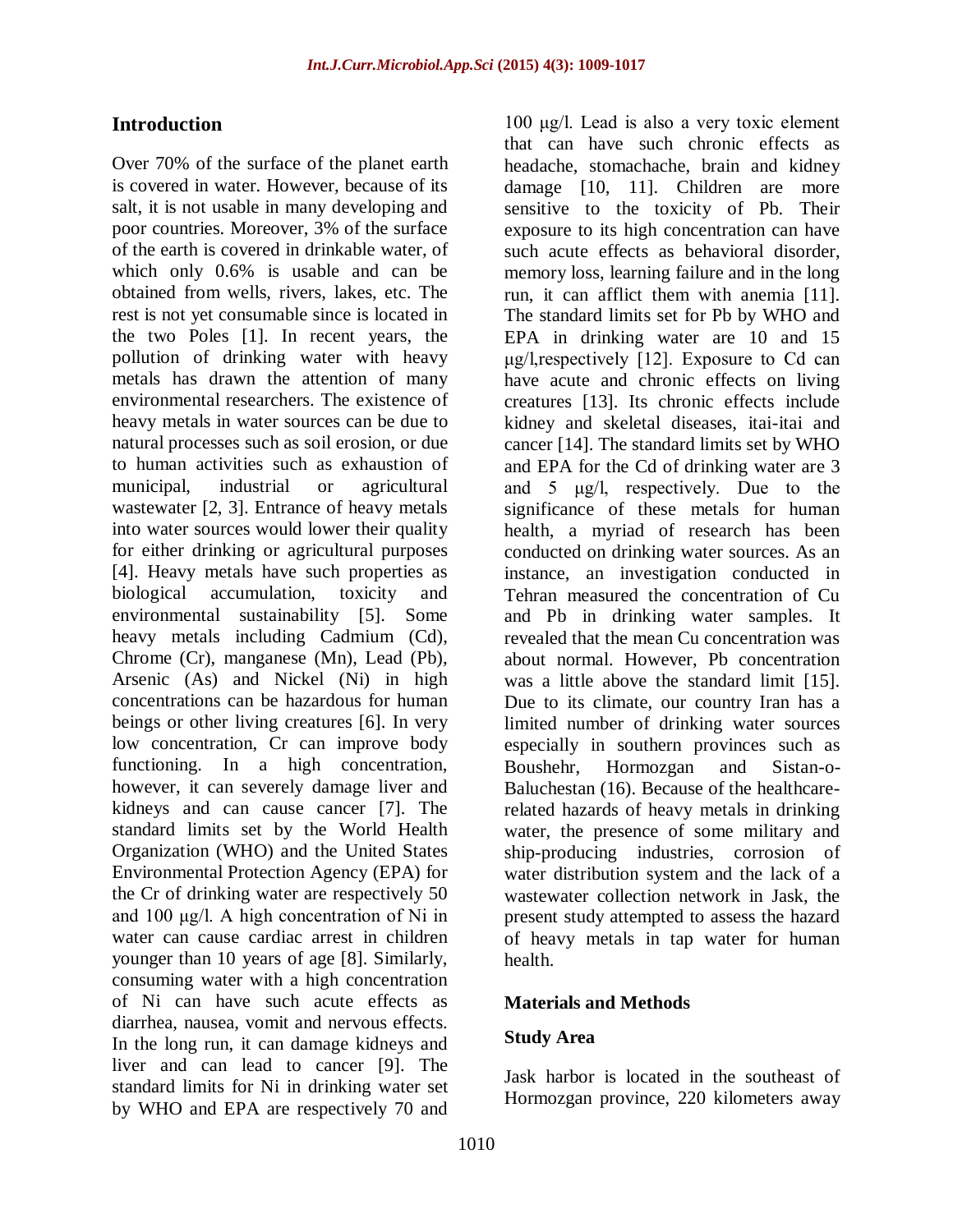from Bandar Abbas (capital city of Hormozgan). Its geographic coordinates are 25°39'11" N and 57°47'21" E (figure 1)[17]. This town is 2 meters above the see level and has a hot and humid climate [18]. In this town, drinking water is supplied by a surface water source: Jagin dam. This water enters the distributional network without any treatment process and only goes through a chlorination process.

### **Location of Jask harbor in Hormozgan province, Iran**

### **Sample collection**

This descriptive, cross-sectional research was conducted in December, January, February and March in 2013. To obtain a proper relative mean concentration of the heavy metals (Cd, Pb, Ni and Cr) in its drinking water, Jask was divided into 8 regions based on its area and population: Yekbeni, Loran, Sarrig, Moghsa, Kampan, Zolmabad, Sarkalleh and Gharibabad.

The required data were collected in three time intervals (in the mid ten days of each month). In each month 40 samples and a total of 120 water samples in winter were collected (15 water samples throughout winter) from the water distribution network.

### **Measuring the concentration of heavy metals**

According to the instructions on chemical water sample selection, the tap water sample was poured into polyethylene bottles which had been washed with 20%Nitric acid and distilled water. Moreover, 1 milliliter of nitric acid (65%) was added for each 1 liter of the sample water, to lower the PH to <2 (so as to maintain the heavy metals in the sample). The samples were then transported to the chemical lab of Minab Water and WastewaterCompany to be kept at a temperature of 4°C. To be condensed, the samples passed through a Whatman glass microfiber filter (GF/C) [19, 20]. Eventually, the concentration of heavy metals was measured in the condensed samples by means of an atomic absorption spectrophotometer model DR2800.

Measuring the concentration of Cd, Pb, Ni and Cr was done respectively via the following methods: 1.5-Diphenylcarbohydrazide, PAN, Dithizone and Dithizone Method Power Pillows [21]. Statistical analyses were done via SPSS 16 using the One-way ANOVA method as well as a correlation coefficient ( $\alpha = 5\%$ ). The results were also stated in mean and standard deviation.

### **Human health risk assessment**

### **Chronic daily Intake (CDI) indices**

Heavy metals manage to enter body in a multiple ways such as skin touch, respiration and through mouth. However, a body of research has indicated that they mostly enter body orally [20, 22]. In order to estimate the chronic daily intake (CDI) through drinking water, the following equation was used:

Equation 1:  $CDI = C \times DI/BW$ 

In his equation:C is the concentration of heavy metals in water  $(\mu g/l)$ , DI is the amount of daily water consumption. For male adults (17-65 years of age), female adults (17-65 years of age), children (4-14 years of age) and infants (less than 2 years of age) it is respectively equal to: 2.723, 2.129, 0.431 and 0.327 l/p-d.BW is the body weight which for male adults, female adults, children and infants is respectively equal to 10, 30, 64 and 76 kg [3, 23].

 $\overline{a}$ 

<sup>&</sup>lt;sup>1</sup> 5 samples from each region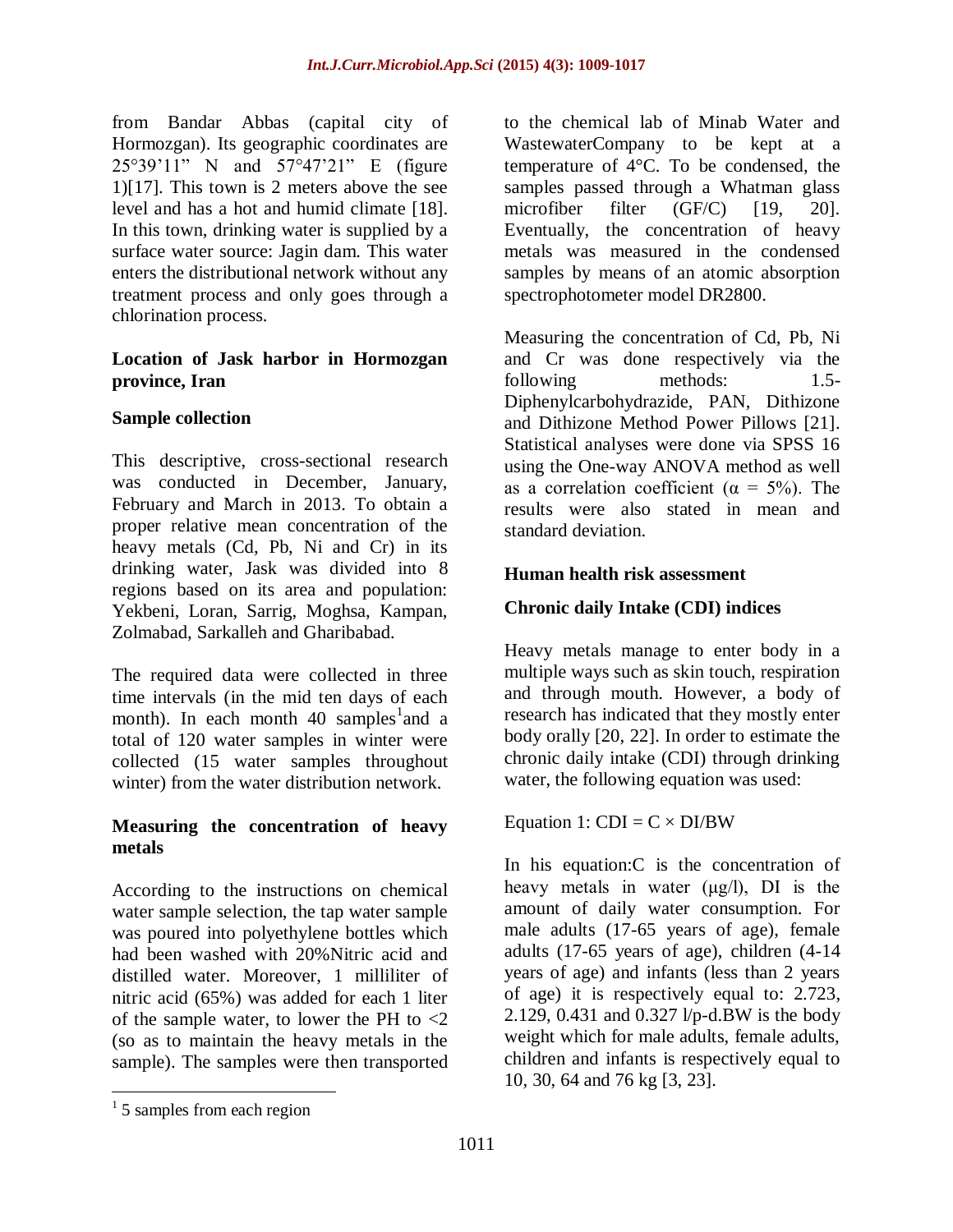# **Hazard Quotient Index (HQ):**

Hazard quotient for the assessment of noncancerous hazards is estimated via the following equation:

Equation 2:  $HQ = CDI/Rfd$ 

Oral toxicity reference dose values (Rfd) for Cd, Cr, Ni and Pb were respectively .0005, 1.5, .02 and .36 mg/kg-d [24, 25]. A population is safe and sound only if HQ is lower than 1 for each heavy metal [26].

## **Results and Discussion**

The mean concentration of Cr, Ni, Pb and Cd are  $24.11 \pm 4.8$ ,  $45.7 \pm 6.2$ ,  $4.8 \pm .33$  and 1.61±.39 μg/l, respectively. Moreover, the concentration range of the same metals are 0-43.6, 0-79.7, 0-8.9 and 0-2.6 μg/l,respectively (Table 1). According to the statistical analyses of One-way ANOVA, a significant divergence was observed among the mean concentrations of Cr, Ni, Pb and Cd (p value $<0.05$ ). The results of this study along with the concentration of heavy metals have been compared in a body of research in Iran and the world (Table 2). The mean concentration of Ni is significantly higher than Cr, Pb and Cd (P-value<.05). The concentration order of heavy metals is: Ni>Cr>Pb>Cd. The proportion of the concentration of heavy metals (Cr, Ni, Pb and Cd) to the standard set by WHO is respectively: 48.2%, 65%, 48.7% and 53%. This proportion to the standard limit set by EPA is respectively: 24%, 45%, 32.5% and 32.2%. The proportion order of the mean concentration of Cr, Ni, Pb and Cd to the standard set by WHO is: Cr<Pb<Cd<Ni. This proportion to the standard set by EPA is: Cr<Cd<Pb<Ni. The number of samples higher than the standard set by WHO is only related to the Ni of Yekbeni regions (7 samples) and Gharibabad (6 samples).

Moreover, the concentration of Cr, Pb and Cd of the samples collected from all regions of Jask was observed to be lower than the standards set by WHO and EPA (fig 2).

As it can be observed in fig 2, the highest and lowest Cr concentration belonged to Kampan and lavaran regions, respectively. Those of Ni were observed in Gharibabad and Lavaran. The highest and lowest Pb concentrations were in Gharibabad and Sarrig. Those of Cd were observed inMoghsa and Kampan. The CDI induced by Cr in male adults, female adults, children and infants was 0.00086, 0.0007, .00035 and 0.00079 μg/kg-d, respectively. That of Ni in the same age groups was 0.00164, 0.00152, 0.00066 and 0.0015 μg/kg-d, respectively. For Pb, it was 0.00017, 0.00016, 0.00007 and 0.00016 μg/kg-d, respectively. The same value for Cd was found to be 0.00006, 0.00005, 0.00002 and 0.00005 μg/kg-d respectively. Finally, the Cr-induced hazard quotient in the 4 age groups of male adults, female adults, children and infants was 0.00058, 0.00053, 0.00023 and .00053, respectively. In the same groups, the Niinduced hazard quotient was found to be 0.082, 0.076, 0.032 and 0.074. For Pb this value was observed to be 0.00049, 0.00045, 0.00019 and 0.00044. For Cd the same quotient was estimated to be 0.115, 0.107, 0.046 and 0.105 (Table 3). The hazard quotient order of Cr in drinking water across the age groups was found to be: male adults>infants>female adults>children. The same order for Ni was male adults>female adults>infants>children. For Pb this order was found to be male adults>female adults>infants>children. And finally for Cd the order followed was male adults>female adults>infants>children. The highest and lowest hazard quotients induced by the heavy metals were observed respectively in male adults and children age groups. Since the water consumed by the former group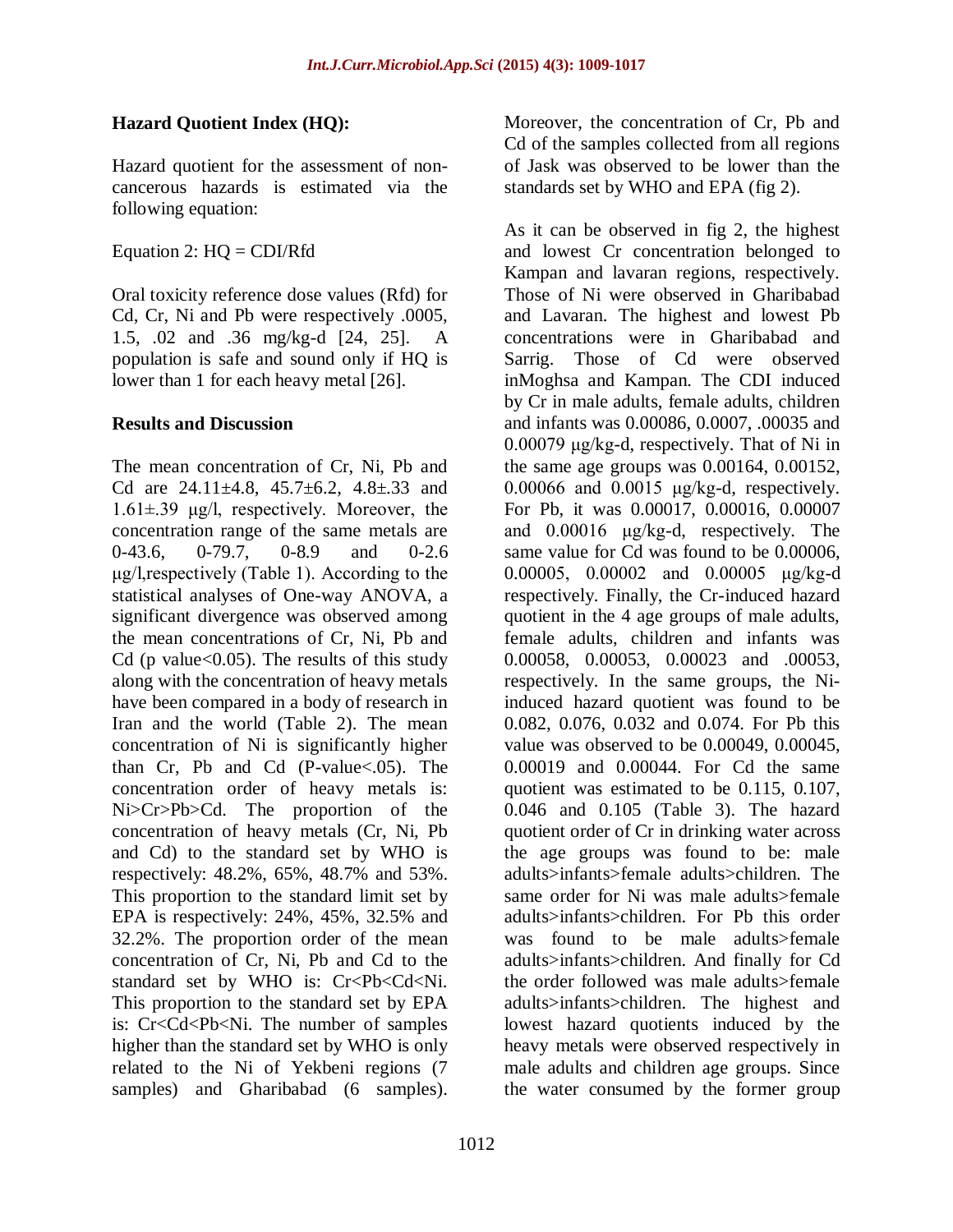was higher than the others, the HQ of this group was also higher than the other groups. Although infants consumed less water than children during the day, due to their lower body weight, they had a higher hazard quotient (table 3). The highest and lowest hazard quotient among the 4 heavy metals belonged to Cd (in male adults) and Pb (in children), respectively. Since the Rfd of Cd is lower than the other heavy metals (0.0005 mg/kg-d), it has a higher hazard quotient. HQ of heavy metals (Cr, Ni, Pb and Cd) is lower than 1. Therefore, the consumer population of drinking water is safe from the hazard of cancer. In Mohammad et al.'s study, the HQ of adults for Cr, Pb and Cd, Ni were found to be lower and higher than the HQ in our research,respectively [20]. Moreover, in Kavkar et al.'s study, HQ of Cr (0.0129) and Ni (0.0508) were higher and lower than that of our study, respectively [30].

Analyzing the correlation matrix of heavy metal concentrations can yield useful information about their source and direction

of movement [31]. A significant positive correlation was observed between Cd and Cr  $(r=0.694)$  as well as Ni and Cr  $(r=0.536)$ . A significant negative correlation was observed between Pb and Cr  $(r = -0.391)$  $(\alpha=0.01)$  (table 4). Mahmoud et al. as well as Shokarzadeh et al. also confirmed the significant correlation of Cd-Cr and Pb-Cr [20, 32].

#### **Conclusion**

The mean concentration of Cr, Ni, Pb and Cd in the tap water of Jask is lower than the standard limits set by WHO and EPA. The order of the mean concentration of the target metals is in fact: Ni>Cr>Pb>Cd. A significant correlation was observed between Cd-Cr, Ni-Cr as well as Pb-Cr. The highest and lowest HQ was respectively that of male adults and children. In terms of the hazard quotient of Cr, Ni, Pb and Cd, the consumer population of tap water in Jask is within the secure domain.

|                    | C <sub>d</sub> |                 | Pb        |                | Ni         |                | Cr                 |                |
|--------------------|----------------|-----------------|-----------|----------------|------------|----------------|--------------------|----------------|
| $\text{Regions}^2$ | range          | mean            | range     | mean           | range      | mean           | range <sup>3</sup> | mean           |
| Yekbeni            | $0 - 2.6$      | $2.4 \pm 0.73$  | $0 - 6$   | $3.8 \pm 0.3$  | $0-76.7$   | $62.5 \pm 3.4$ | $0-43.4$           | $38.2 \pm 2.3$ |
| Lavaran            | $0 - 2.3$      | $1.9 \pm 0.54$  | $0-4.4$   | $3.6 \pm 0.3$  | $0-43.4$   | $19.6 \pm 1.3$ | $0-15.1$           | $13.7 \pm 1.9$ |
| Sarrig             | $0-1.2$        | $0.8 \pm 0.23$  | $0 - 2.2$ | $1.6 \pm 0.12$ | $0-50.1$   | $36.5 \pm 2.9$ | $0-16.6$           | $15+1$         |
| Moghsa             | $0 - 2.6$      | $2.4 \pm 0.74$  | $0 - 7.7$ | $5.9 \pm 0.4$  | $0-26.3$   | $24.3 \pm 1.6$ | $0-34.3$           | $29.3 \pm 3.8$ |
| Kampan             | $0 - 1$        | $0.7 \pm 0.24$  | $0 - 8$   | $7.6 \pm 0.4$  | $0-57.7$   | $55.1 \pm 2.9$ | $0-43.6$           | $42 \pm 5.4$   |
| Zolmabad           | $0 - 2.3$      | $1.5 \pm 0.43$  | $0-4.4$   | $3.1 \pm 0.24$ | $0 - 63.6$ | $59.6 \pm 2.4$ | $0-39.9$           | $38.8 \pm 3.1$ |
| Sarkalleh          | $0-1.5$        | $1.3 \pm 0.4$   | $0 - 6.6$ | $5.6 \pm 0.41$ | $0-55.5$   | $48.6 \pm 5.6$ | $0-16.8$           | $14.5 \pm 2.4$ |
| Gharibabad         | $0-2.6$        | $1.9 \pm 0.51$  | $0 - 8.9$ | $7.8 \pm 0.37$ | $0-79.7$   | $62.5 \pm 3.4$ | $0-18.8$           | $16.4 \pm 2.4$ |
| Mean               |                | $1.61 \pm 0.39$ |           | $4.8 \pm 0.33$ |            | $60.1 \pm 5.1$ |                    | $24.11 \pm 4.$ |
|                    |                |                 |           |                |            |                |                    | 8              |

**Table.1** Mean, range and SD of the concentration of heavy metals (Cr, Ni, Pb and Cd) in different regions of Jask (μg/l)

 $\overline{a}$ 

 $2$  The mean concentration of the 15 samples collected from each region (a total number of 120 samples during the whole winter)

<sup>&</sup>lt;sup>3</sup> Concentration of some samples was lower than indicated by the instrument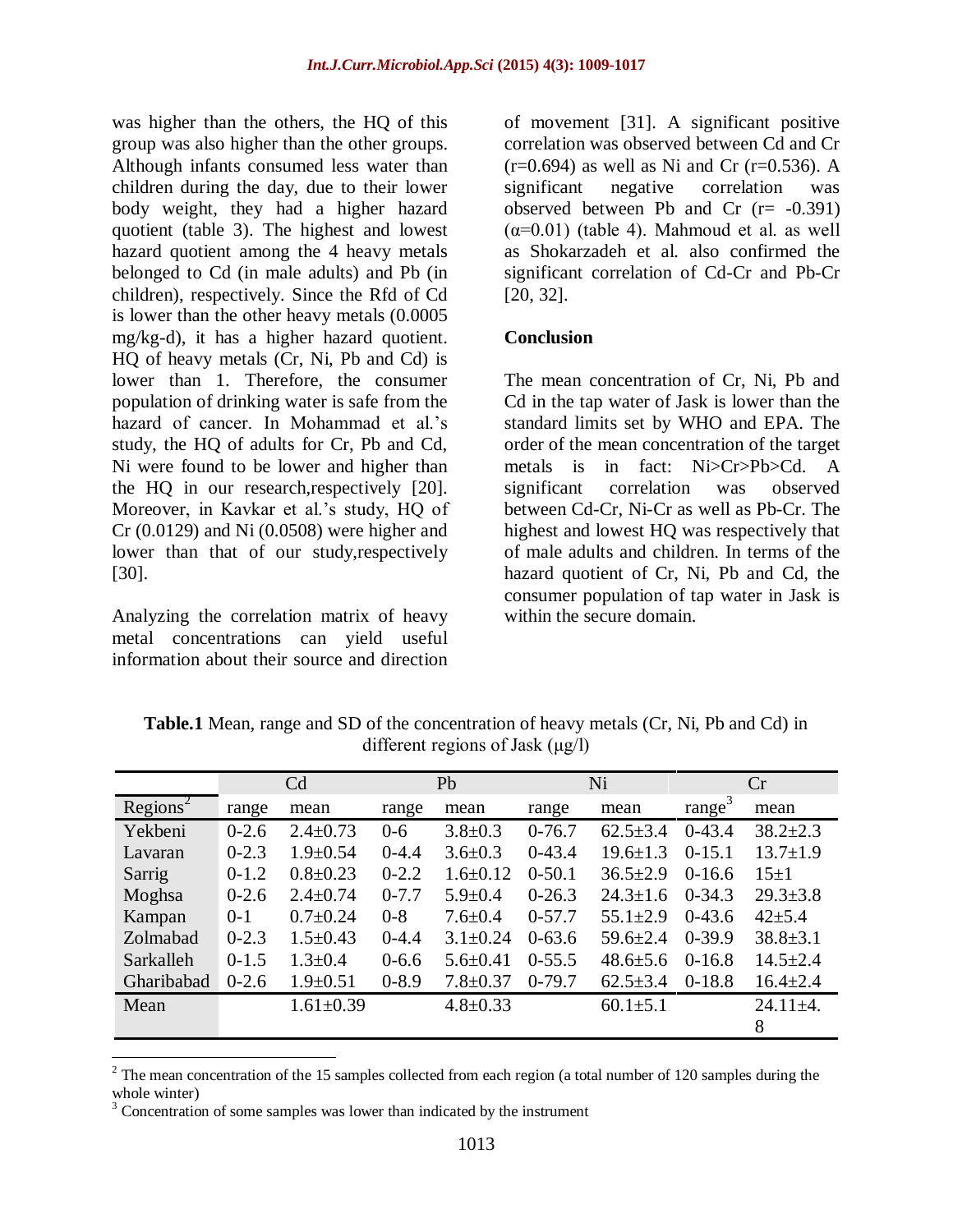|                             | Cd              | Ph               | Ni                       | (`r                      | Reference  |
|-----------------------------|-----------------|------------------|--------------------------|--------------------------|------------|
| Tunceli (Turkey)            | $< 0.05 - 1.27$ | $0.031 \pm 0.02$ | $< 0.6 - 2.21$           | $< 0.01 - 3.99$          | [27]       |
| Tehran (Iran)               | $1.55 \pm 2.34$ | $3.18 \pm 3.44$  |                          | $1.06 \pm .72$           | [28]       |
| Mashhad <sup>4</sup> (Iran) | $1.05 \pm .8$   | $11.9 \pm 6.2$   |                          | $11.5 \pm 15.4$          | [29]       |
| Ahwaz (Iran)                | 1.2             | 20               | $\overline{\phantom{0}}$ | $\overline{\phantom{0}}$ | [19]       |
| Jask (Iran)                 | $1.61 \pm .39$  | $4.8 \pm .33$    | $45.7 \pm 6.2$           | $24.11 + 4.8$            | This study |

**Table.2** Comparison of the concentration of heavy metals (Cr, Ni, Pb and Cd) in this study and other studies in Iran or the world

**Table.3** Chronic daily intake and the hazard quotient of heavy metals (Cr, Ni, Pb and Cd) in the tap water of Jask

|    | $\mathcal{C}$ | DI    | <b>BW</b> | <b>CDI</b>     | <b>RFD</b>  | HQ       |
|----|---------------|-------|-----------|----------------|-------------|----------|
|    | $(\mu g/l)$   | (1/d) | (kg)      | $(\mu g/kg-d)$ | $(mg/kg-d)$ |          |
| Cr | 24.11         | 2.72  | 76        | 0.00086        | 1.5         | 0.00058  |
|    | 24.11         | 2.12  | 64        | 0.0008         | 1.5         | 0.000531 |
|    | 24.11         | 0.43  | 30        | 0.00035        | 1.5         | 0.00023  |
|    | 24.11         | 0.32  | 10        | 0.00079        | 1.5         | 0.000534 |
| Ni | 45.78         | 2.72  | 76        | 0.00164        | 0.02        | 0.082    |
|    | 45.78         | 2.12  | 64        | 0.00152        | 0.02        | 0.076    |
|    | 45.78         | 0.43  | 30        | 0.00066        | 0.02        | 0.032    |
|    | 45.78         | 0.32  | 10        | 0.0015         | 0.02        | 0.074    |
| Pb | 4.87          | 2.72  | 76        | 0.00017        | 0.36        | 0.00049  |
|    | 4.87          | 2.12  | 64        | 0.00016        | 0.36        | 0.00045  |
|    | 4.87          | 0.43  | 30        | 0.00007        | 0.36        | 0.00019  |
|    | 4.87          | 0.32  | 10        | 0.00016        | 0.36        | 0.00044  |
| Cd | 1.61          | 2.72  | 76        | 0.00006        | 0.0005      | 0.115    |
|    | 1.61          | 2.12  | 64        | 0.00005        | 0.0005      | 0.107    |
|    | 1.61          | 0.43  | 30        | 0.00002        | 0.0005      | 0.046    |
|    | 1.61          | 0.32  | 10        | 0.00005        | 0.0005      | 0.105    |

**Table.4** Correlation matrix of heavy metal concentration in the tap water of Jask  $(n = 120)$ 

|                                                         | $\mathsf{r}$ | Ni             |                    | L, U |  |  |
|---------------------------------------------------------|--------------|----------------|--------------------|------|--|--|
| $C_{\rm r}$                                             |              |                |                    |      |  |  |
| Ni                                                      | $0.536**$    |                |                    |      |  |  |
| P <sub>b</sub>                                          | $-0.391*$    | $0.14 \quad 1$ |                    |      |  |  |
| C <sub>d</sub>                                          | $0.694$ **   |                | $0.05$ $0.294 * 1$ |      |  |  |
| **Significant correlation, p valuelevel 0.01 (2-tailed) |              |                |                    |      |  |  |
| * Significant correlation at the p valuelevel 0.05 (2-  |              |                |                    |      |  |  |
| tailed)                                                 |              |                |                    |      |  |  |

 $4$  The mean of spring and summer

 $\overline{a}$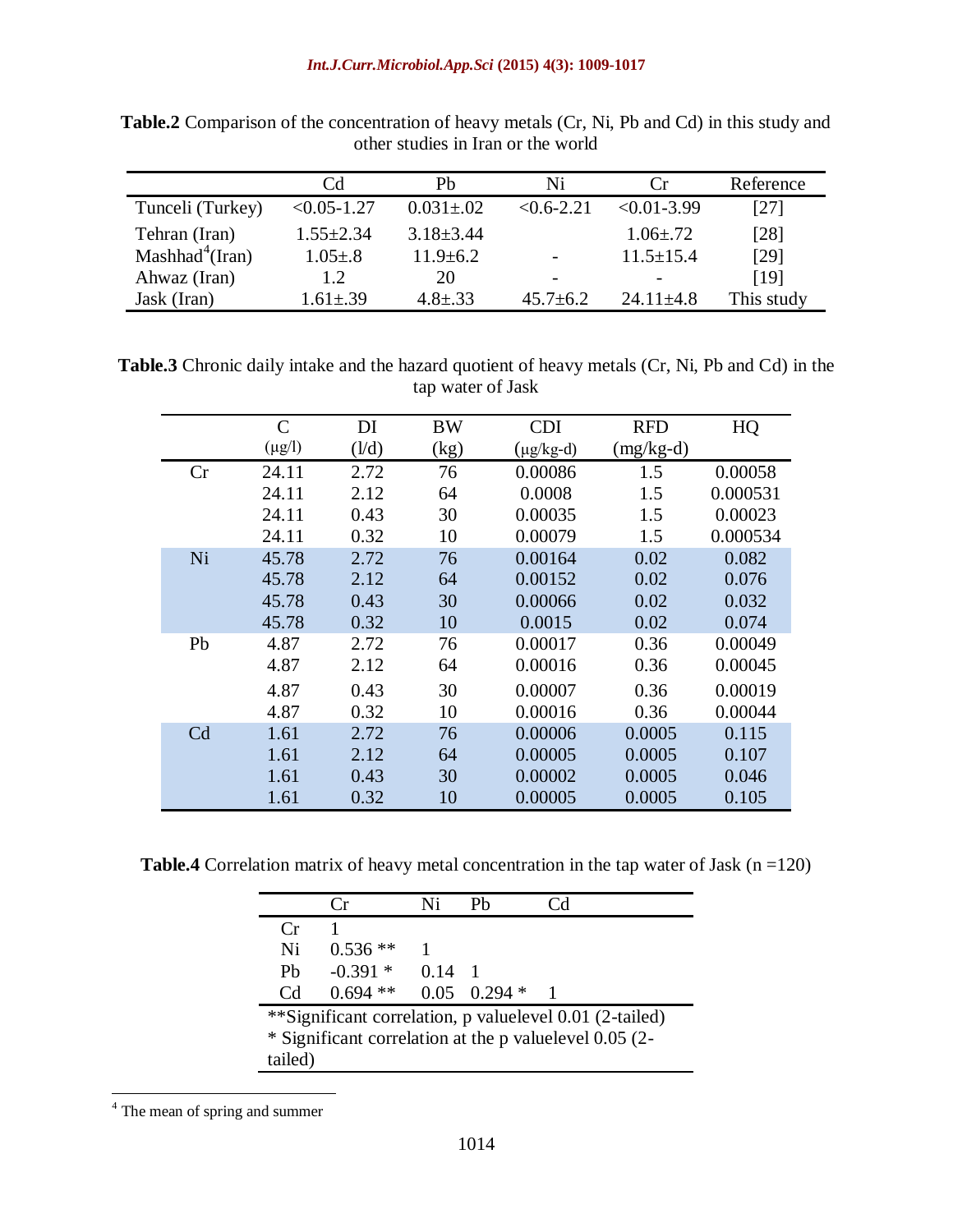

**Fig.1** Location of Jask harbor in Hormozgan province, Iran



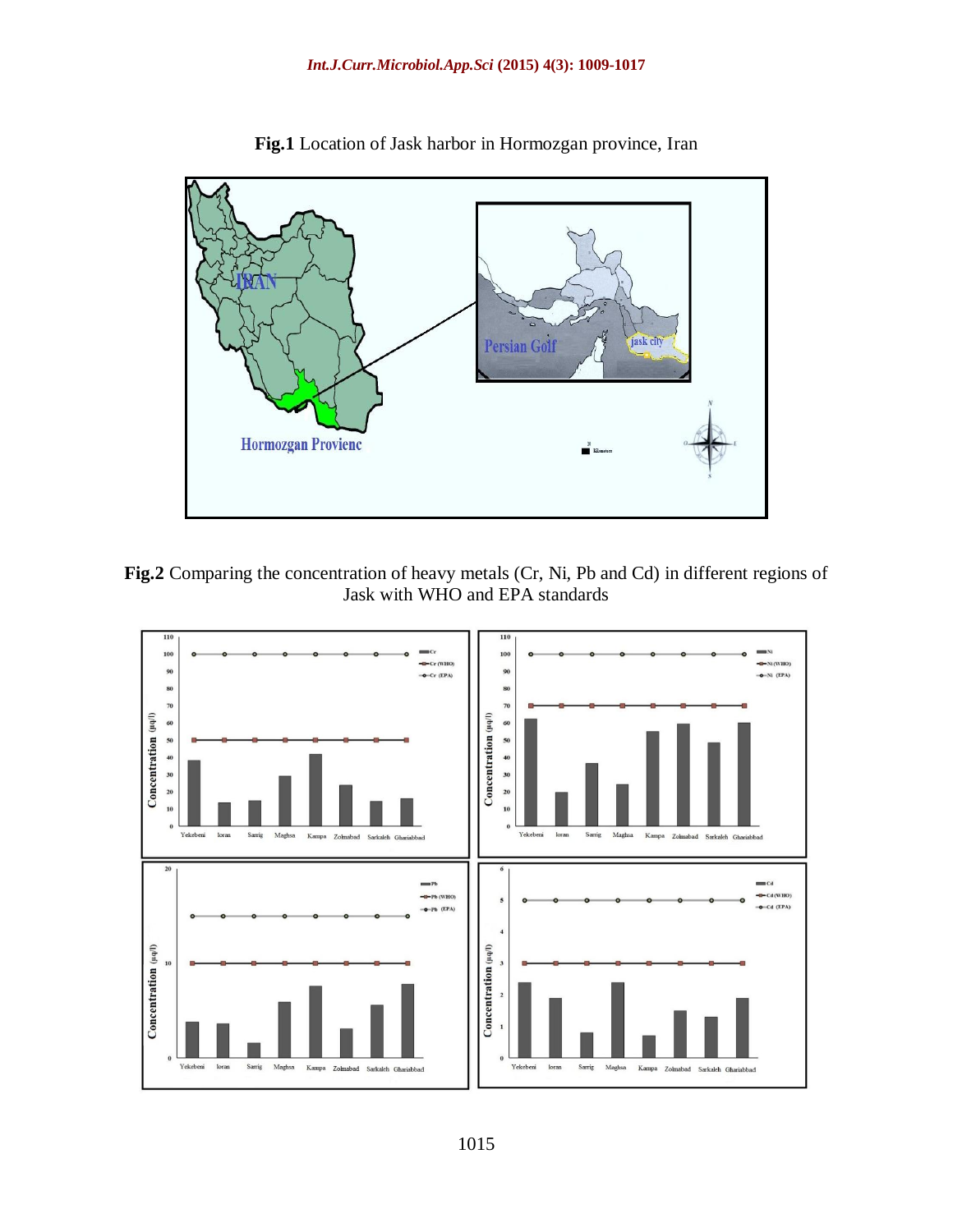## **Acknowledgement**

We should like to express our thanks to all the staff of the chemical and microbiological lab of the Water and Wastewater Company in Minab.

## **References**

- 1 Mebrahtu, G. and S. Zerabruk, Concentration and Health Implication of Heavy Metals in Drinking Water from Urban Areas of Tigray Region, Northern Ethiopia. Momona Ethiopian Journal of Science, 2011. 3(1): p. 105-121.
- 2 Demirak, A., et al., Heavy metalsin water, sediment and tissues of  $\langle$  i Leuciscus cephalus </i>from a stream in southwestern Turkey. Chemosphere, 2006. 63(9): p. 1451- 1458.
- 3 Muhammad, S., M. Tahir Shah, and S. Khan, Arsenic health risk assessment in drinking water and source apportionment using multivariate statistical techniques in Kohistan region, northern Pakistan. Food and Chemical Toxicology, 2010. 48(10): p. 2855-2864.
- 4 Krishna, A.K., M. Satyanarayanan, and P.K. Govil, Assessment of heavy metal pollution in water using multivariate statistical techniques in an industrial area: a case study from Patancheru, Medak District, Andhra Pradesh, India. Journal of hazardous materials, 2009. 167(1): p. 366-373.
- 5 Pekey, H., D. Karakaş, and M. Bakoglu, Source apportionment of trace metals in surface waters of a polluted stream using multivariate statistical analyses. Marine Pollution Bulletin, 2004. 49(9): p. 809-818.
- 6 Ouyang, Y., et al., Characterization and spatial distribution of heavy metals in sediment from Cedar and Ortega riverssubbasin. Journal of Contaminant Hydrology, 2002. 54(1): p. 19-35.
- 7 Loubières, Y., et al., Acute, fatal, oral chromic acid poisoning. Clinical Toxicology, 1999. 37(3): p. 333-336.
- 8 Jaffé, R., et al., Organic compounds and trace metals of anthropogenic origin in sediments from Montego Bay, Jamaica: assessment of sources and distribution pathways. Environmental Pollution, 2003. 123(2): p. 291-299.
- 9 Shi, Z., Nickel carbonyl: toxicity and human health. Science of the Total Environment, 1994.  $148(2-3)$ : (p. 293-298.
- 10 Mortada, W., et al., Study of lead exposure from automobile exhaust as a risk for nephrotoxicity among traffic policemen. American journal of nephrology, 2001. 21(4): p. 274- 279.
- .11 Järup, L., Hazards of heavy metal contamination. Britishmedical bulletin, 2003. 68(1): p. 167-182.
- .12 Organization, W.H., Guidelines for drinking-water quality: First addendum to volume 1, Recommendations. Vol. 1. 2006: World Health Organization.
- .13 Sobaszek, A., et al., Acute respiratory effects of exposure to stainless steel and mild steel welding fumes. Journal of occupational and environmental medicine, 2000. 42(9): p. 923-931.
- .14 Nordberg, G., et al., Low bone density and renal dysfunction following environmental cadmium exposure in China. AMBIO: A